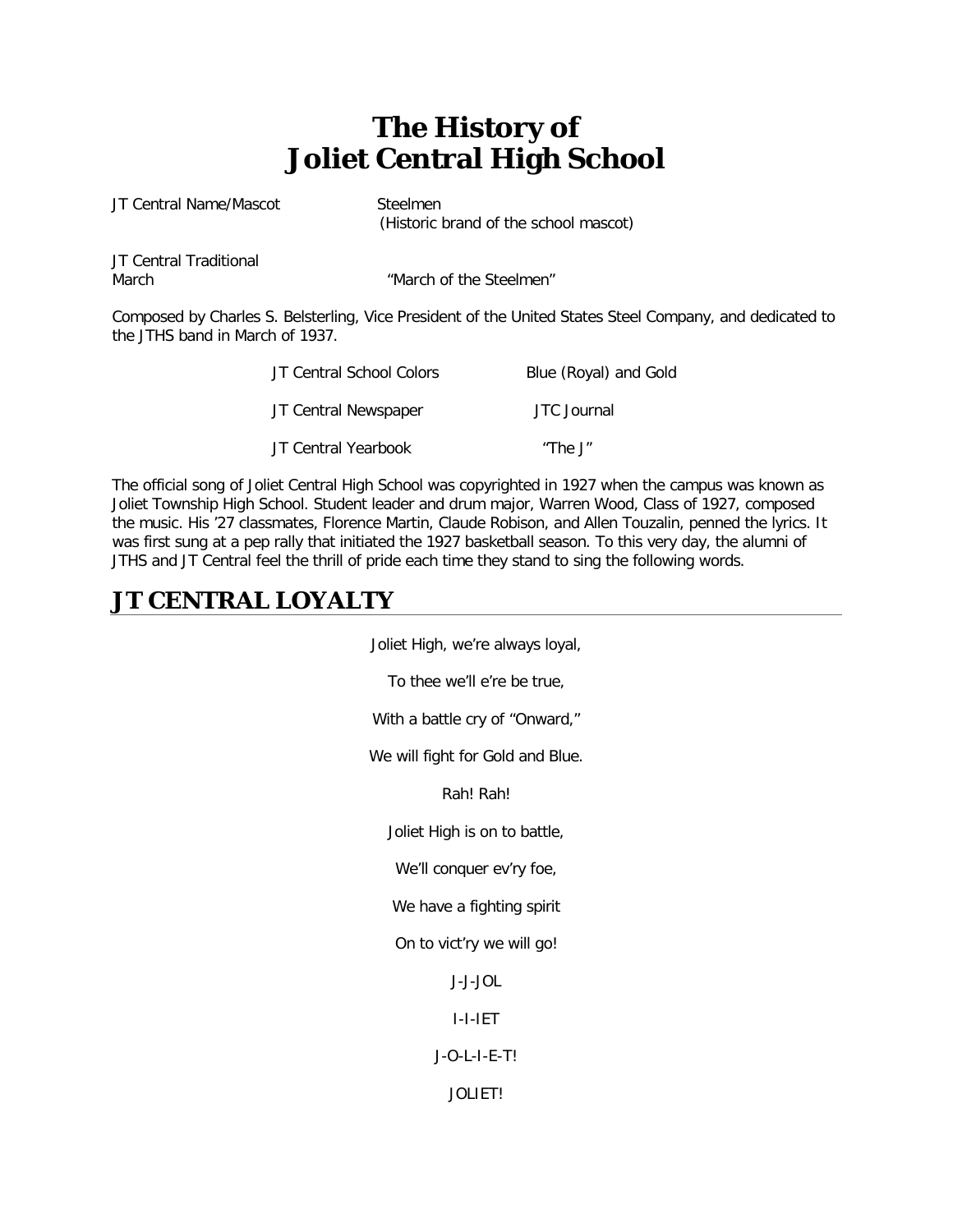# **JTHS HISTORY**

The history of JTHS Central is a part of the longer comprehensive history of the Joliet Township High Schools.

From the pages of history.…It was the people of the Joliet area who first had the vision for this extraordinary school. Local architect, Frank Shaver Allen, designed the building and envisioned the structure as a "palace of learning and culture." It was built as a lasting monument to the progressive spirit of a wide-awake community.

The castle-like building at 201 E. Jefferson Street doesn't look like most high schools, but more like a museum with marble floors and arch-shaped doorways. Allen designed the exterior of the school in collegiate Gothic with Joliet limestone and Bedford stone trim for the windows and the doors. Marble was used for the halls, stairs and wainscoting. Even a Swiss woodcarver was brought to America to design the solid oak doors and entrances with the traditional Gothic arches.

It is a misconception to think that the Joliet area didn't have a high school until 1901. Joliet's first high school was established in 1880 when East and West side schools got together under Superintendent Colonel D.H. Darling. At that time, it was a school of 200 students and five faculty members.

In 1899, the Joliet Township High School District was established with boundaries beyond the city so it could broaden its tax base. Under the direction of Dr. J. Stanley Brown, the new public high school was built. Construction began in 1900 by the Adam Groth Company, a Joliet contractor, and the dedication ceremonies for Joliet Township High School were held on April 4, 1901. The opening of the new school was cause for a weeklong celebration. The high school featured the "new" electric lights as well as the gaslights of the era. According to the statement of construction costs that included the grounds, building and all equipment, the grand total was \$220,382.00. At the time, the building was characterized by Andrew S. Draper, President of the University of Illinois, as "the finest high school building in America."

On opening day, JTHS welcomed 235 students, however, the school's student population quickly grew and by 1915 there were more than 1,000 attending classes. Additions and extensions designed by architect D. H. Burnham and Company of Chicago were added in 1908, 1917, 1922, 1924, and 1931. On the proscenium arch above the stage of the 2,100 seat auditorium is the Diogenes quotation, "The Foundation of Every State is the Education of its Youth." This quote was suggested by Superintendent Dr. D. L. Smith in 1925 and has left its imprint on an entire community.

The high school building was listed on the National Register of Historic Places in 1982 largely due to the efforts of historians Dorothy Crombie and Mary Tracy and with the assistance of the JTHS Archives Committee.

# **THE STEELMAN**

They were "The Prison City Boys" before they were Steelmen! That's how the teams were known in the early years prior to the famed statue's arrival in 1935. The Steelman statue stands leaning forward into the future and is dear to the hearts of many alumni. It represents the school's spirit to all. The high school's famous sculpture was created by Louise Lentz Woodruff (1893-1966) for the Chicago World's Fair, "A Century of Progress," in 1933-34. At the fair, the magnificent statue was placed in front of the Hall of Science representing "Science Advancing Mankind." The eight bas-reliefs that accompanied the Steelman to the school represent astronomy, botany, chemistry, geology, mathematics, medicine, physics and zoology.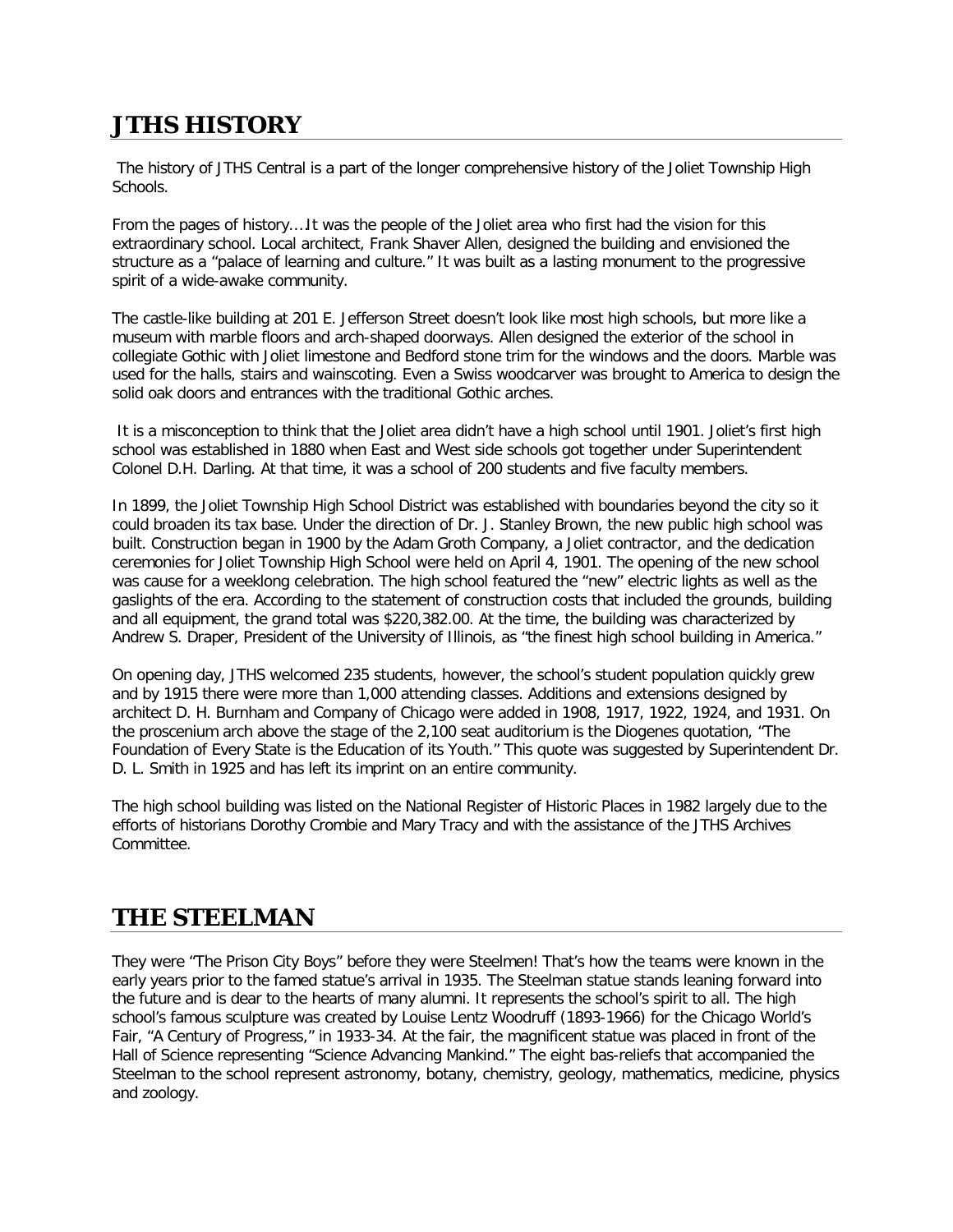Woodruff was, indeed, herself a student at JTHS entering in 1906. Her dramatic statue of the The Steelman became the official mascot in 1935 when she presented the sculpture to her alma mater.

Vivian Long Ziech was a junior student in 1935 when she submitted the name in an all-school contest to name the statue. Her winning essay stated that the name should be the Steelman because "Joliet is a steel town and the JT teams play like men of steel." The golden anniversary of the Steelman was celebrated in 1985 with a limited edition calendar. Traditionally, the school celebrates the Steelman's birthday on October 10theach year.

#### **THE PUDDLER**

In 1965, Woodruff again presented a sculpture to the school, which she titled "The Steelman." It was a small bronze model of a steelworker holding a large dipper-like tool used in the conversion of pig iron to wrought iron. The process was called puddling. The students re-named the statue "The Puddler."

"THE DOUGHBOY" is a sculpture standing at the top of the stairs at the Herkimer Street entrance to the school. This familiar JT icon was presented to the school by Conrad M. Braun as a memorial to the 34 students and 6 faculty members who served in World War I. The statue entitled The World Soldier depicts a young doughboy in puttees.

Louis Joliet... Joliet's namesake. In 1907, the play "David Garrick" was presented by the high school alumni association to help raise money for a bust of Louis Joliet to be placed over the Jefferson Street entrance. The cast was mainly comprised of postgraduate students who were highly successful in raising the funds for the project. Today, the bust, created by local sculptor, William LaFaver, can still be seen above the original entrance to the high school.

### **THE TRADITION OF MISS J AND MR. J**

The "J" staff of 1959 introduced a new idea hoping it would become a tradition. The yearbook staff proposed the selection of a Mr. J and Miss J. By participating in school events and actively supporting the school in its activities, seniors with a B average or more were eligible for candidacy. The winners were announced at the junior and senior prom. The first Miss J was Carol Levering and the first Mr. J was Duane Paul. Each year, since 1959, a senior girl and a senior boy have been selected Mr. J and Miss J, as ideal seniors.

Also, in more recent years, the week before prom known as Spring Festival week featured the naming of two students as the Steelman and the Steelwoman of the year.

#### **THE HIGH SCHOOL BAND PROGRAM**

Along with academics, JT perfected a music program, which by the late 1920s was known as the best in the nation.

The JTHS Band was organized in December of 1912 at the request of Mr. H.A. Stillman, then a member of the Joliet Township High School Board of Education. In 1913, A.R. McAllister, a manual training teacher who played the cornet, was asked to organize a band. Three Joliet Rotarians, who were also members of the school board, Al Oldhaver, Herb Spencer and Art Montzheimer, purchased the musical instruments and band uniforms from Rotarian George Wiswell's Music Store. Thus, the storied band legacy began in a manual training (industrial arts) room. Nail kegs were used for the band's chairs, but the dreams of the group were not so humble. By January, 1914, there were 18 boys in McAllister's band and the band made its first appearance in April at a basketball game. By 1917, it was recognized as the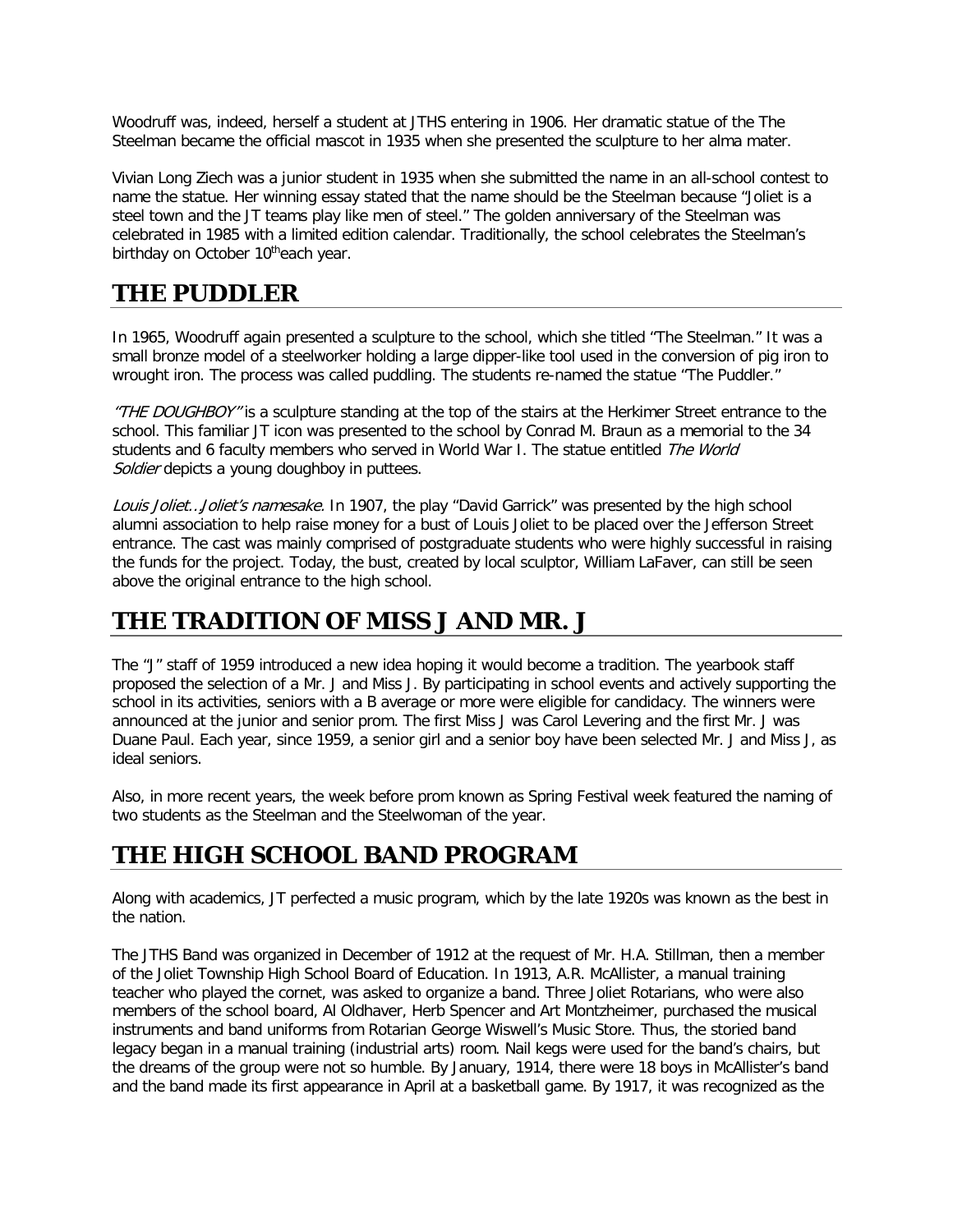finest high school band in the state. In 1924, the band was invited to St. Louis as the official band of the 40th district Rotary convention.

Under McAllister's baton, the band went on to win state championships in 1924, 1925, and 1926 followed by the national championships in 1926, 1927, and 1928.(They competed in the National Contest in 1926 in Fostoria, Ohio; the National Contest in 1927 at Council Bluffs, Iowa; in 1928 in Joliet.)

One of the greatest honors the Joliet band had ever received was at the third National Band Contest held in its hometown May 24, 25, and 26, 1928. The city was host to over 2,000 band boys and girls representing 20 states. One of the three prominent judges was John Philip Sousa, the "March King." Following the grande parade, it was announced that the Joliet band was the best marching band as well as the best band in all other competitive performances. The band had again won the national championship. Mr. Sousa, himself, presented the National Trophy to the band before a hometown crowd. And, since winning the national championship for the third consecutive time, the JTHS band acquired permanent possession of the Trophy. Later that summer, the band was personally invited by Sousa to join him in Chicago to play under his baton at the Auditorium Theater. Sousa's most famous march, "The Stars and Stripes Forever," is one of the most requested pieces to be performed by the high school band.

The band members were victorious taking national titles again in 1931, 1933, 1935, 1938, and 1940. The band was renowned for winning all regional contests up to 1964 at which time JT split into three campuses.

The band was the morale builder of the drafted boys as they left for service to their country in World War II and the Korean conflict. The band played at every send-off, no matter the time, the location, or the weather conditions.

In order to ease the strain confronting the band from the many requests it received for performances, McAllister, in 1936, combined the 130 musicians composing the organization and divided them into two smaller units, known as the Blue Band and the Gold Band. These were under the leadership of the senior student conductors and their assistants.

According to the 1943 yearbook…"A.R. McAllister is the man responsible for the many fine accomplishments of the band. He is recognized as one of the greatest bandmasters of his era."

Across the nation in September of 1944, thousands mourned McAllister's death at the age of 63. He had become nationally known among band directors as the "father of the high school band program."

Mr. Alex Zimmerman, head of the high school's music department and director of the choirs, replaced McAllister for the remainder of the school year. Bruce Houseknecht was then chosen Director of the Band in the fall of 1945. A position he held until his retirement in 1969 following the transition from JT to JT Central. His successor was Ted Lega who led the band for 33 years retiring in 2002. Mr. Mike Fiske became the fourth band director in its 90 years. The JT Central band continues its winning ways. The fifth band director now is Donald Stinson.

The Band has a record unequalled by any other school organization in the country. This can be proven by the many trophies and awards possessed by the champions. And the title of "Grand Champions" is one the band has grown accustomed to receiving. The band celebrated its 100<sup>th</sup> anniversary in 2012.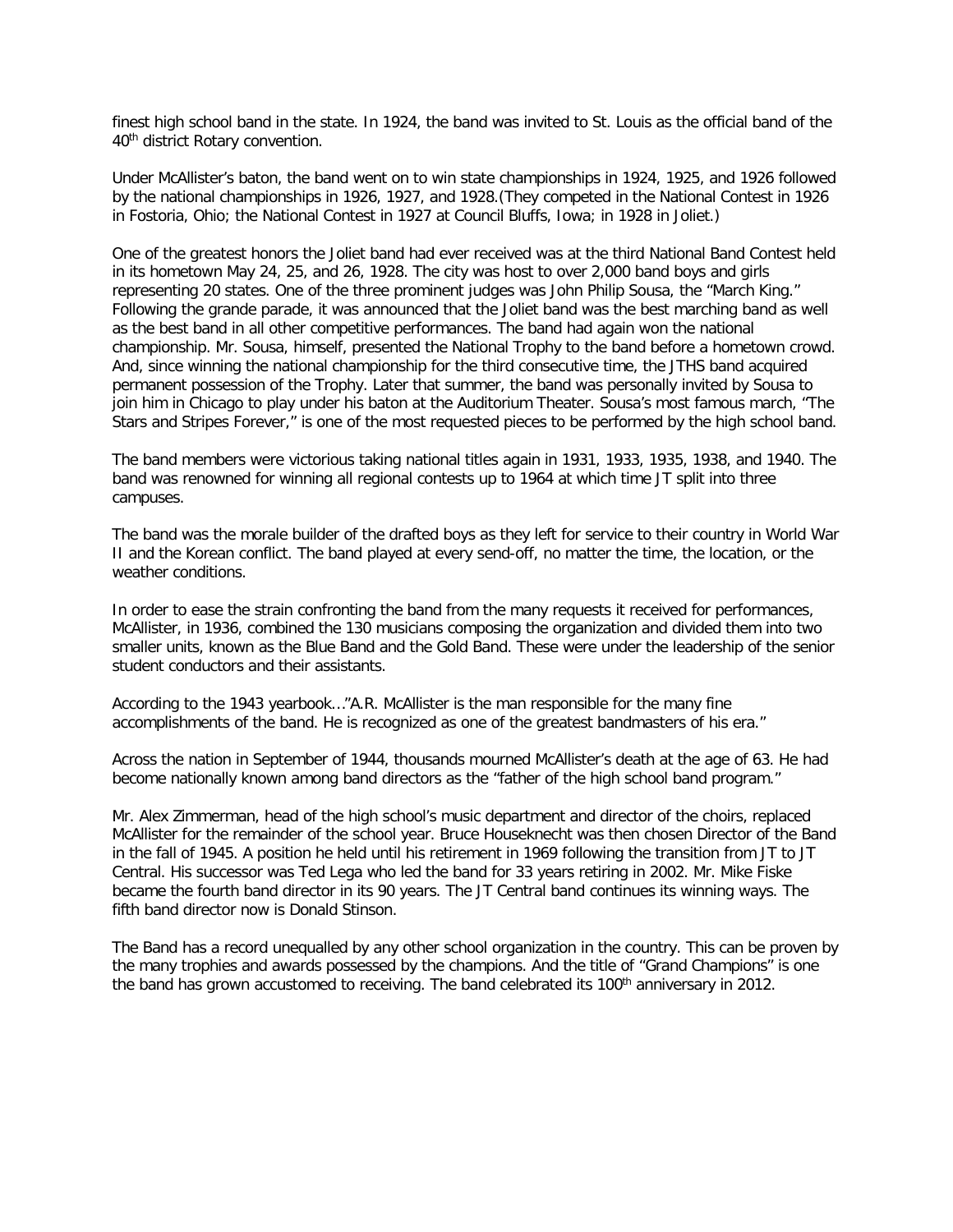# **THE ORCHESTRA**

Records show evidence of a student orchestra as early as 1905. The '05 picture appears in the 1951 golden anniversary yearbook. It is also said that a high school orchestra performed at the dedication ceremonies in 1901 thereby giving the orchestra the proud distinction of being the oldest organization at JTHS. However, there is not much written documentation about this first orchestra. Mr. Hiram A. Converse began his direction of the JTHS Orchestra in 1914. Fifteen musicians made up the organization: eight violins, two cornets, a flute, a clarinet, drums, a piano, and a string bass player. Rehearsals were held three times per week in a variety of locations including the "old" auditorium (which is now the present band/orchestra room,) classroom 229, the school's greenhouse or St. John's Lutheran Church.

Converse was not a full time director until 1925 at which time an orchestra room was equipped with an acoustically treated ceiling and lockers that are still in use. He entered the orchestra in its first state competition in 1927 at the Illinois State Normal University and won first place. In 1931, in Springfield, the orchestra won the state championship for the third consecutive time and was permanently awarded a very impressive silver and bronze trophy. This trophy may be seen in the trophy cases outside the main office. The orchestra also won high honors in 1932, 1933, and 1934. By 1942, the orchestra had been national champions seven times.

Following 35 years of service to the Joliet Township High School Orchestra, Converse retired. A spring concert was held on March 19, 1948, which was his final public appearance as the JT director.

Mr. Peter Labella, Jr. was named the orchestra director in the fall of 1948. He was a graduate of the Eastman School of Music. Under Mr. Labella's leadership, the JT orchestra received superior ratings in all contests entered during the years 1949, 1953, 1955, 1956, 1957, 1958, 1959, and 1961.

In 1957, the JT orchestra was the only group of musicians to receive the Superior or Division I award at the state contest. In 1965, both the East and West campuses opened and Peter Labella assumed the directorial duties at all three campuses. Mr. Labella retired in the early 1980s. Mr. I.V. Foster directed the orchestra for a few years and Julie Ashcraft took over during the late '80s and early '90s. Kevin Carroll, a previous West band director took the helm from 1995-2000.

In 2000, the district hired Pamela (Burd) Breuning ('70 West) as the fulltime director and the orchestra continued winning accolades and competitions. Breuning retired in 2007. Today, Peter Lipari directs the award-winning JT Central orchestra.

### **THE CHOIRS**

Since the opening of the school, there have been a number of vocal music groups such as the mixed chorus, senior chorus, junior chorus, sophomore chorus, freshman chorus, boy's chorus, girls' chorus, treble choir, a capella choir, and madrigals. Also, operettas have always been part of the extraordinary music program. Among the choir directors over the years were Isabelle Boyd, E.B. Brockett, Albert Hindle, Robert Howell, Roy Johnson, Paul Lester, Elizabeth Mosiman, Walter Rodby, and Alex Zimmerman. The choirs have consistently received high recognition and praise bringing many honors and awards to the high school. A choir program of the highest quality continues today under its present Director of Vocal Music, David Jones. The vocal music department performs for numerous school events and for the community as well.

The original two-story music room with the balcony has been divided into classrooms. The original room is a classroom on the second floor and the choir room is directly above it on the third floor.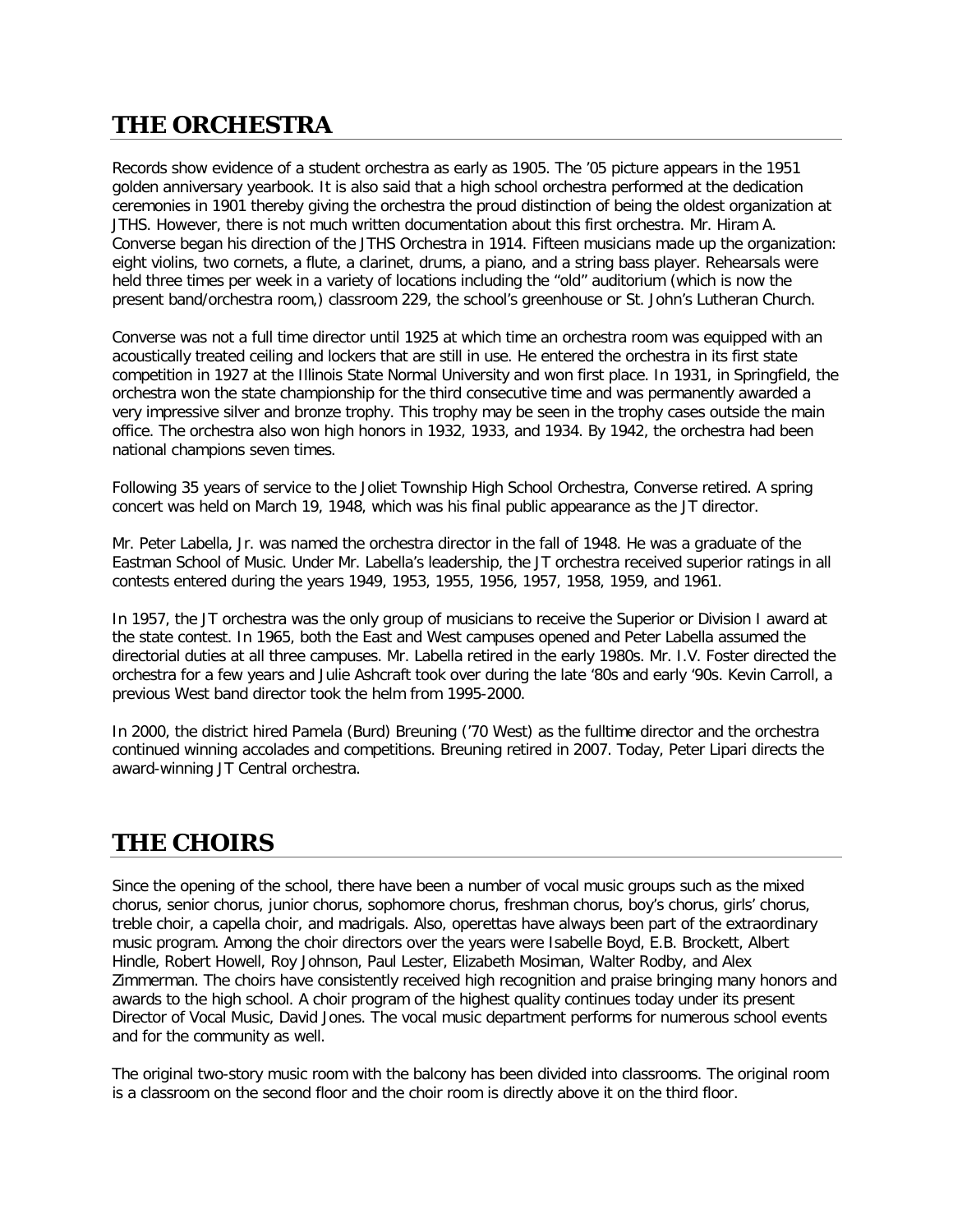Musical theater productions throughout the years are a part of the rich history of the high school's theater performances, which includes both the musicals and the dramas presented by talented students for over 108 years. As a tribute to the high school's theatrical reputation, the JTHS Archives Committee comprised of alumni and former faculty members formed a partnership with the Friends of Community Public Art to create a theater mural. Several Central students were costumed and photographed to provide a basis for the mural. The site of the mural is across from the auditorium doors at the top of the first staircase.

# **JT CENTRAL REMAINS SOMETHING WONDERFULLY OLD**

In September of 1964, JTHS opened its doors to students for the first time as JT Central.

From the 1964-'65 "J" yearbook…"With all certainty, Joliet Central, in all her gothic beauty, remains something wonderfully old. She has bestowed upon her generations a lasting tradition – a tradition which is cherished. Now, in her 64<sup>th</sup> year of existence, she has serviced the community as an intellectual and cultural center. Many hearts are tied to her."

In the 1968-69 school year, a new school newspaper came into existence. The Castle Crier" replaced the J-Hi Journal. Later, The Crier was re-named the Blue Banner in the early '70s. That lasted about a decade or so when the newspaper once again received another name in the mid-'80s, one by which it is known today, The JTC Journal. A new addition to student publications in the early '90s was the Literary Magazine, which includes everything from short stories to poetry.

Looking through a collection of 44 years of JT Central yearbooks, one will find references to the many clubs on campus, i.e., Biology Club, History Club, Key Club, Math Club, Spanish Club, Latin Club, French Club, German Club, Human Relations Club, Lettermen's Club, Physics Club, Earth Science Club, Speech Activities Club, Amateur Radio Club, Ballet Club, Art Club, Chess Club, Boosters Club, N.C.O.'s Club, Drama Club, Library Club, Los Latinos Club, Modern Dance Club, New Life Club, Outdoors Club, Photography Club, Sunrise/Sunset Reporters. Campus organizations have included the Drill Team, The Rifle Team, Future Teachers of America, Future Nurses of America, Future Farmers of America, Tri-Hy-Y, Future Homemakers of America, Horticulture, National Thespians, ROTC, National Honor Society, ETIA (Ethnic Teens in Action), and Student Council. Many of the 0rganizations and clubs still exist on campus today.

The ROTC was organized in 1917 at the peak of WWI and was the idea of three Joliet high school students after visiting the ROTC program at Wendell Philips High School in Chicago. Through the years, the high school's ROTC cadets have received ratings of excellence along with many other honors rendering themselves invaluable to the school and to the community. Cadet-sponsored activities over the years have included military balls, dinner dances, Christmas fundraising campaigns for the Salvation Army and other campaigns to benefit the needy families in the community. JT Central cadets continue to serve the community and country.

From the sports pages….Over 100 hundred years ago, football was only an inter-class activity. In 1902, the school board hired Coach Wilson S. Kline to build a JT team. Coach Kline selected 25 promising boys from the school and trained them in the sport. The first game in JT's football history was against Aurora played in Joliet. JT won 12-0.

Whether it is on the football field, the baseball field, the basketball court, the tennis courts, the golf course, on the track, at a wrestling match, or anywhere else, when the Central boys and girls compete in sports, they make their mark. The Steelmen have carried on the fighting spirit and have been supported by their fans since 1902.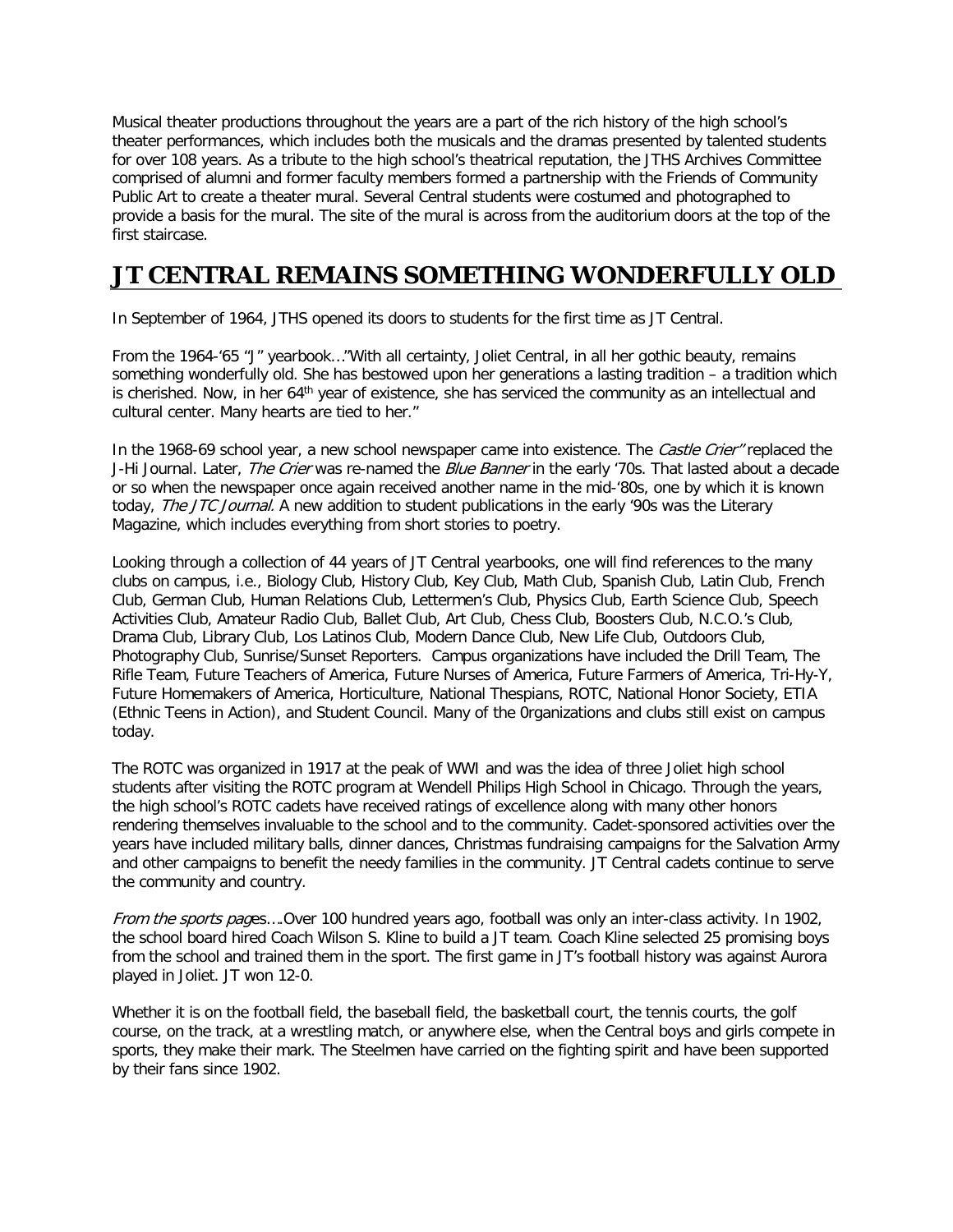Among the names secure in JT's coaching lore are Herm Walser, Doug Mills, Don Keinlen, Ray Klootwyk, Roger Swank, Mac McLaughlin, Frank Miller, Kenny Robbins, and Ken Parker. Parker, a JT graduate and a member of the University of Illinois' basketball "Whiz Kids" of the early 40s, coached basketball, football and track at JT from the early 50s to the early 60s.

The Ken Robbins Memorial Award was established in 1974 and given annually for both academic and football achievement. Coach Robbins lost his battle to cancer in 1972 at the age of 38.

In the fall of 1993, the campuses of JT Central and JT West shared a sports program as Steelmen when the teams were combined in 1992 due to District 204 budget constraints. The team mascot and colors had to be determined for each school. A compromise made the Steelman the official mascot as opposed to the Tiger and the colors of both campuses, blue, black, and gold were combined as the sports teams' colors. Even though the teams were combined as one beginning in 1992, each campus stayed true to their own mascots and colors. By the school year of 2010-2011, the cross town rivalry once again featured two separate teams known as the West Tigers and the Steelmen from Central.

JT Central offers a wide variety of sports for its students. Among the girls' sports are cross country, track and field, golf, basketball, volleyball, softball, tennis, badminton, swimming, bowling and gymnastics. Boys' sports include baseball, basketball, football, tennis, volleyball, golf, soccer, track and field, cross country, swimming, hockey and wrestling.

There are many achievements in the Central campus sports history among the Steelmen and the Steelwomen athletes. The teams have taken district, conference and regional titles as well as impressive individual honors. In addition, there are many sectional champs and state champions. The Central "men of the mat" qualified a number of times for state finals and brought home several state wrestling championships.

The cheerleaders always personify the "Steel Spirit." The Pom Pon Squad once known as the Steeljammers is now the Steelpaws. Both the cheerleading squads and the pom pons bring high recognition, awards, trophies and ribbons to JT Central for their exceptional routines.

#### **Save Central**

The cry of "Save Central"…The Campus Controversy…Will Joliet Central be closed?

From the district newsletter of the Joliet Township High Schools, "The Communique," dated October, 1981…"As a result of the decision made by the JTHS Board on October 13 to accept the report prepared by the consulting firm of Peat, Marwick, Mitchell & Company, to close the Central campus as a school facility, the school board is now in the process of taking the steps needed in order to make the necessary transition for the 1982-83 school year. "

Note: It was to be determined that the assignment of students to East and West would be done on as equal a basis as possible, taking into account all factors necessary to a long-term solution to the enrollment concerns. According to the newsletter, the board would make every effort to see that the transition of students from Central to East and to West would be made as easy as possible.

Excerpts that appeared in the Joliet Herald News in the days and months following the school board's October vote to close Central….